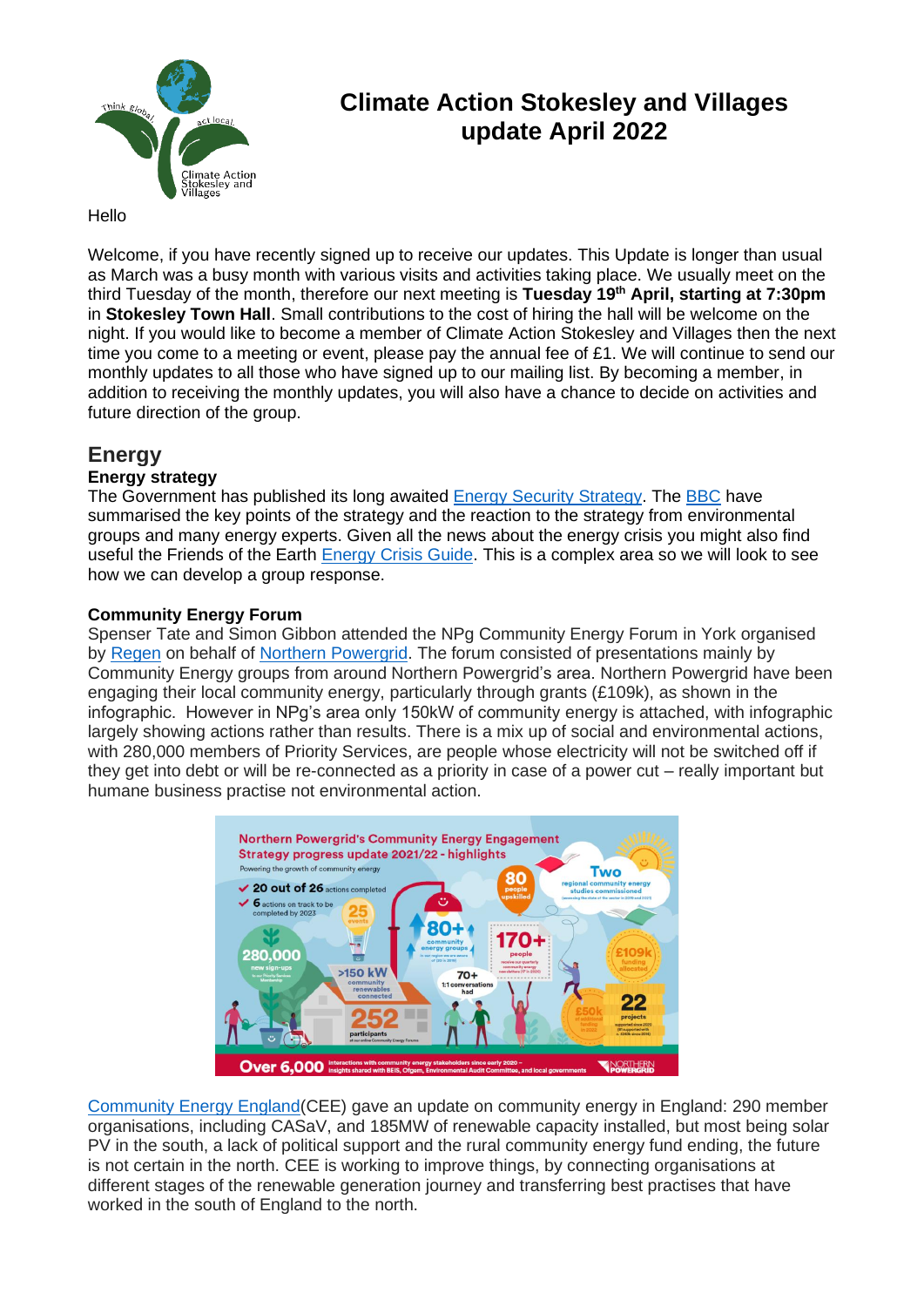[Energy4all\(](https://energy4all.co.uk/)E4All) also outlined their activities as a larger well established community energy group who offer advice and guidance to newly established groups. They provide advice for many smaller groups under their umbrella of knowledge about practical solutions for financing along with all other aspects of community energy group establishment.

During the event breakout sessions were formed to discuss particular problems and pitfalls encountered by groups. Many government schemes have fallen by the wayside (Feed in Tarrif (FiT), Green Homes Grant etc.) but discussions were hopeful that newly announced [vat reductions](https://www.thenewsmarket.com/news/uk-government-0-percent-vat-for-solar-panels-clean-energy-technology-rishi-sunak/s/4cfbefee-fc4f-4405-a9b5-99e238980585) and the [Boiler Upgrade Scheme](https://www.gov.uk/guidance/check-if-you-may-be-eligible-for-the-boiler-upgrade-scheme-from-april-2022) which provide £5k grants for air sourced heat pumps or £6k for ground sourced heat pumps offer some funding for boiler replacement and tax relief for energy saving products such as insulation improvements.

Advice for retro fitting homes to provide improved energy efficiency is being offered by [York](https://yorkcommunityenergy.org.uk/)  [Community Energy\(](https://yorkcommunityenergy.org.uk/)YCE) under their ['Warmer Homes York'](https://yorkcommunityenergy.org.uk/projects/warmer-homes-york/) banner. Their group charge a small fee for an informal review or offer the services of a qualified professional retro fit advisor to produce a deep retrofit review of homes. YCE have also organised community house warming parties, where people work together to help a household to fit insulation. It would be great to have a YCE locally, this enables all households to get the advice they need to tackle energy efficiency, not just those in fuel poverty and is providing the incentive for local tradespeople to upskill for retrofit.



Locally Hambleton District Council and partner organisations do provide some routes to limited help, for households in fuel poverty, Warm Homes – [Energy efficiency schemes](https://www.hambleton.gov.uk/housing/warm-homes?documentId=128&categoryId=20043) (some of the information provided in the link requires updating due to recent changes in government schemes). Northumberland's [Community Action Northumberland](http://ca-north.org.uk/promoting-rural-issues/fuel-poverty-and-energy-efficiency) has been established for 70 years and provides support for rural Northumberland residents; this includes advice on energy efficiency. Their ['Warm Hubs'](http://ca-north.org.uk/supporting-individuals/warm-hubs) programme provides a network of warm, energy efficient community venues acting as focal points for energy support and advice along with a small network of volunteer 'Community Energy Agents'. Home visits can be arranged and simple on the spot improvements installed to provide energy improvements which may appear small but they are an improvement e.g radiator reflectors.

We are looking at what CASaV can do in this area, currently we are working with [Solar for](https://www.solarforschools.co.uk/) Schools to get photovoltaic cells installed on some local schools, talking to organisations such as [Carbon](https://carbon.coop/)  [Coop](https://carbon.coop/) in Manchester to see what we can transfer and encouraging our local government organisations to get behind community energy. We are always keen to hear from people who are want to help us all reduce our energy usage.

## **Food**

## **Seed stall**

If you didn't get to the CASaV seed stall on Saturday 5<sup>th</sup> March, then you can still find new seeds to try out in the Seed Share boxes in The Globe, Stokesley and The Discovery Centre, Great Ayton.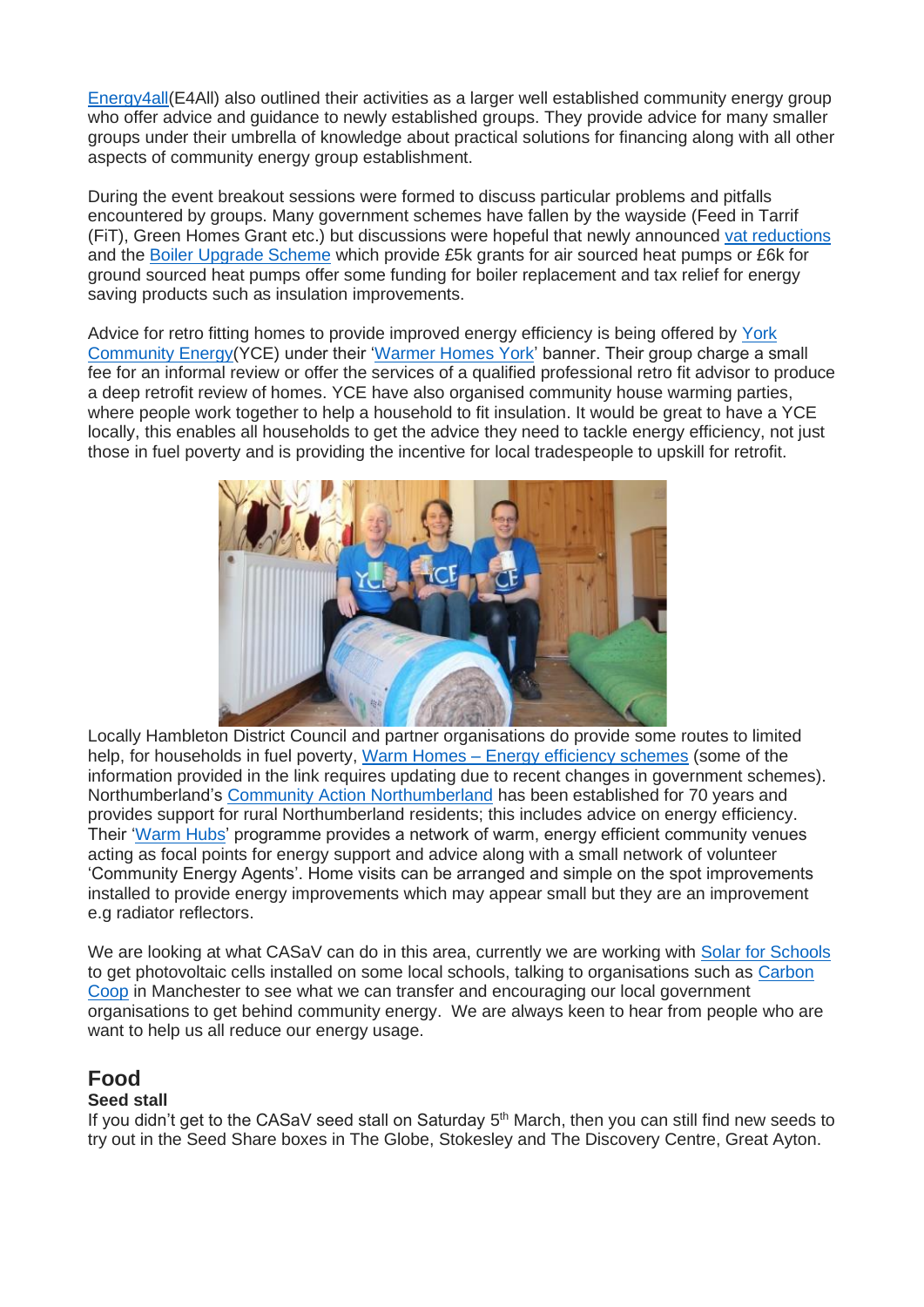## **Food, farming and the environment event**

on 26<sup>th</sup> April in Stokesley Town Hall from 7:30pm

Getting the balance right between our need for reasonably priced food and caring for the environment continues to be a challenge. As we increasingly become aware, food production is a global as well as a local business – what happens in the Ukraine and other parts of the world affects everybody's table, in more ways than one.

Our main speaker is **Howard Petch** CBE former Principal of Bishop Burton College who will give an overview – global, national & local – including the ramifications of events in other parts of the world.

Howard will be joined by local famer **Robert Campbell** MBE who is Chairman of the national organisation LEAF (Linking Environment and Farming) and **David Hugill** County & District Councillor and farmer.

Following their talks we will have opportunity for discussion, followed by a Question Time with a Panel consisting of the 3 speakers who will be joined by **Margaret Price** Chair of the Diocese of York 'Rural Faith and Life Group', soil scientist and chair of a thriving community owned village shop and Post Office.



This evening is jointly organised by Climate Action Stokesley & Villages and Stokesley Deanery Environment Network

## **Nature**

### **Tree planting**

Several members of CASaV joined a team planting over 500 trees just off Dikes Lane, Great Ayton on Saturday 12<sup>th</sup> March. The session was organised by Tees Rivers Trust following on from the wet woodland creation work they had been doing near Ingleby Greenhow.

## **Transport**



Following on from our March Update, it is great to report that Great Ayton Parish Council has agreed to approach North Yorkshire County Council with the view to introducing several 20mph zones within Great Ayton. As a reminder, there is a growing [campaign for 20mphs in all](https://www.facebook.com/groups/2012586572255626)  [settlements in North Yorkshire](https://www.facebook.com/groups/2012586572255626) linked to the national 20s [Plenty](https://www.20splenty.org/) campaign. This has not been accepted by North Yorkshire County Council but there is a new policy in place with steps for Parish and Town Councils to request 20mph zones. Having a 20mph zone can send a positive message that walking and cycling is encouraged and would be a useful stepping stone needed for the Endeavour Way.

### **Electric cars**

Craig thought this [video](https://youtu.be/98mlJ1N50DU) might be of interest to the group. It showcases a new ultra-cheap electric car conversion kit that is being developed in France.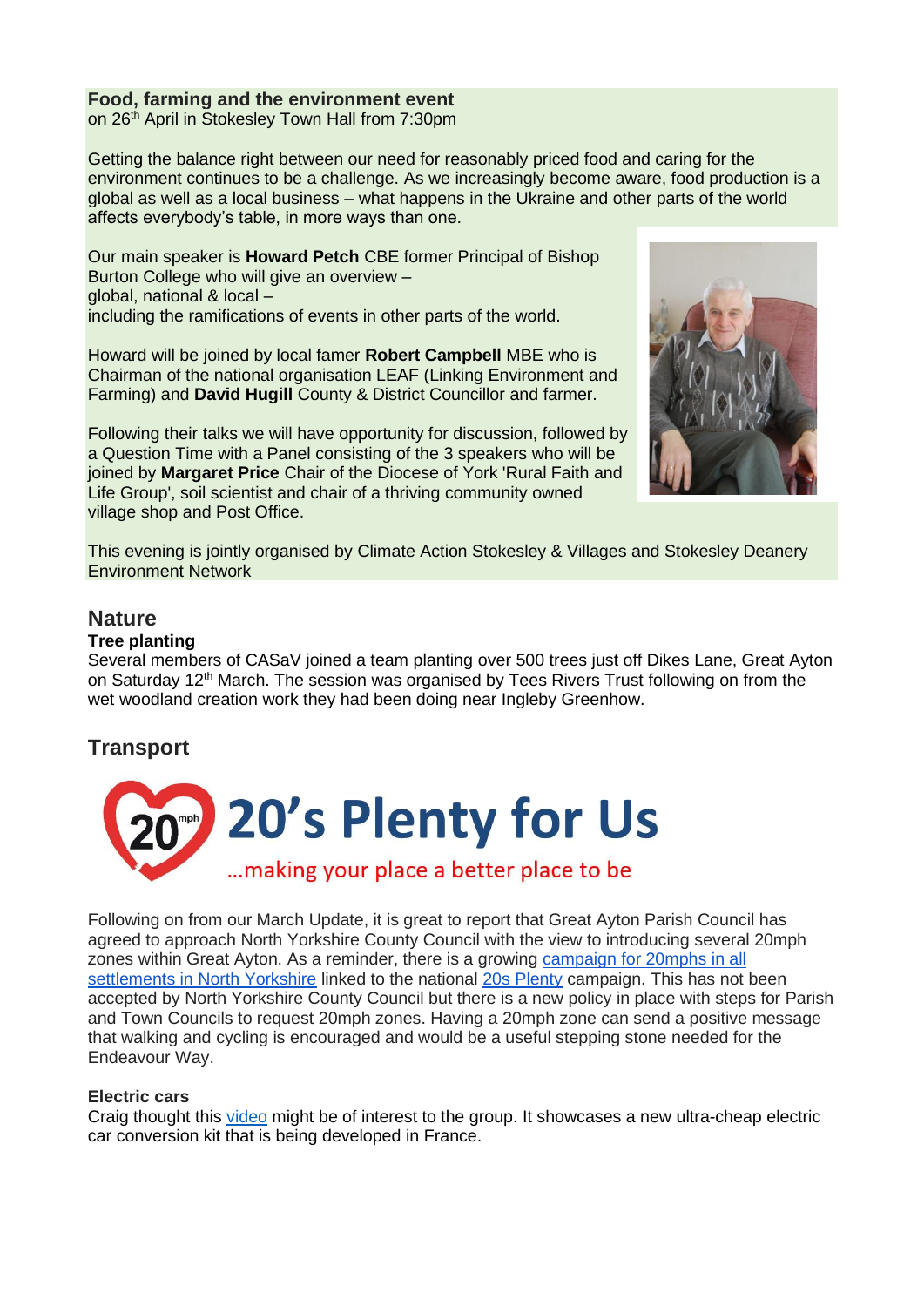### **Waste Visit to Allerton Park**

16 members of CASaV visited [Allerton Waste Recovery Park](https://wasteservices.amey.co.uk/where-we-work/north-yorkshire/) (AWRP), which is where all our black bin waste goes, it is run by Amey on behalf of [North Yorkshire County Council](https://www.northyorks.gov.uk/allerton-waste-recovery-park) and [City of York](https://www.york.gov.uk/waste-recycling/waste-strategy/1)  [Council.](https://www.york.gov.uk/waste-recycling/waste-strategy/1) AWRP deals with up to 320,000 tonnes of waste each year from North Yorkshire, York and some commercial waste. AWRP is in fact 3 different plants, a materials recovery facility (MRF), an anaerobic digestor (AD) and an energy for waste (EfW) plant. All the waste goes through the materials recovery facility where all metal, some paper, some plastics and food waste are removed leaving the residual waste. The metal, paper and plastic are bundled then sent for recycling. The food waste is sent to the anaerobic digestor where it generates methane which is burnt to heat the digestor and produce electricity (1MW). The residual waste is sent to the energy for waste plant where the waste is burnt to generate electricity (27MW). AWRP diverts 90% of waste from landfill and recycles around 5% of the waste.





You can get a good of idea of what the plant does by watching their [YouTube](https://youtu.be/qWl0OFbYz9s) and studying the complex process [diagram.](https://wasteservices.amey.co.uk/media/6467/allerton-waste-recovery-park_process-illustration_oct-2017.png) However, only a tour gives you an appreciation of the sheer scale of the plant, the smell of what our waste is like even on a cold day in March (luckily a briefly limited experience), just how much of our waste is plastic packaging/bin bags or the benefit of the both passionate and knowledgeable host who engaged actively with all our questions.

AWRP had a rocky birth with local objections and withdrawal of government funding part way through building so finally started waste handling on 1<sup>st</sup> March 2018. None of this is visible when you visit what seems to be a largely shiny factory site, no smell by the visitor centre (a converted farmhouse), with no visible emissions from the smokestack and lots of landscaped mounds covering the landfill that preceded AWRP in this old quarry site. However, AWRP has not met its targets for recyclables, Amey says due to the poor quality recovered and hence difficulty to find a market, which resulted last year in £652,903 being deducted from the payments due to Amey.



We had hoped to hold a Waste Group meeting during our visit, but unfortunately as Simon Gibbon was self-isolating this didn't happen, so these views are largely Simon's.

"AWRP does get rid of our waste and ensures that most of it doesn't go to landfill, but as Amey stress our national target must be to reduce waste in accordance with the 'Ideal Waste Pyramid'. AWRP does stop methane getting into the atmosphere, but so should a properly managed landfill. AWRP generates electricity, but the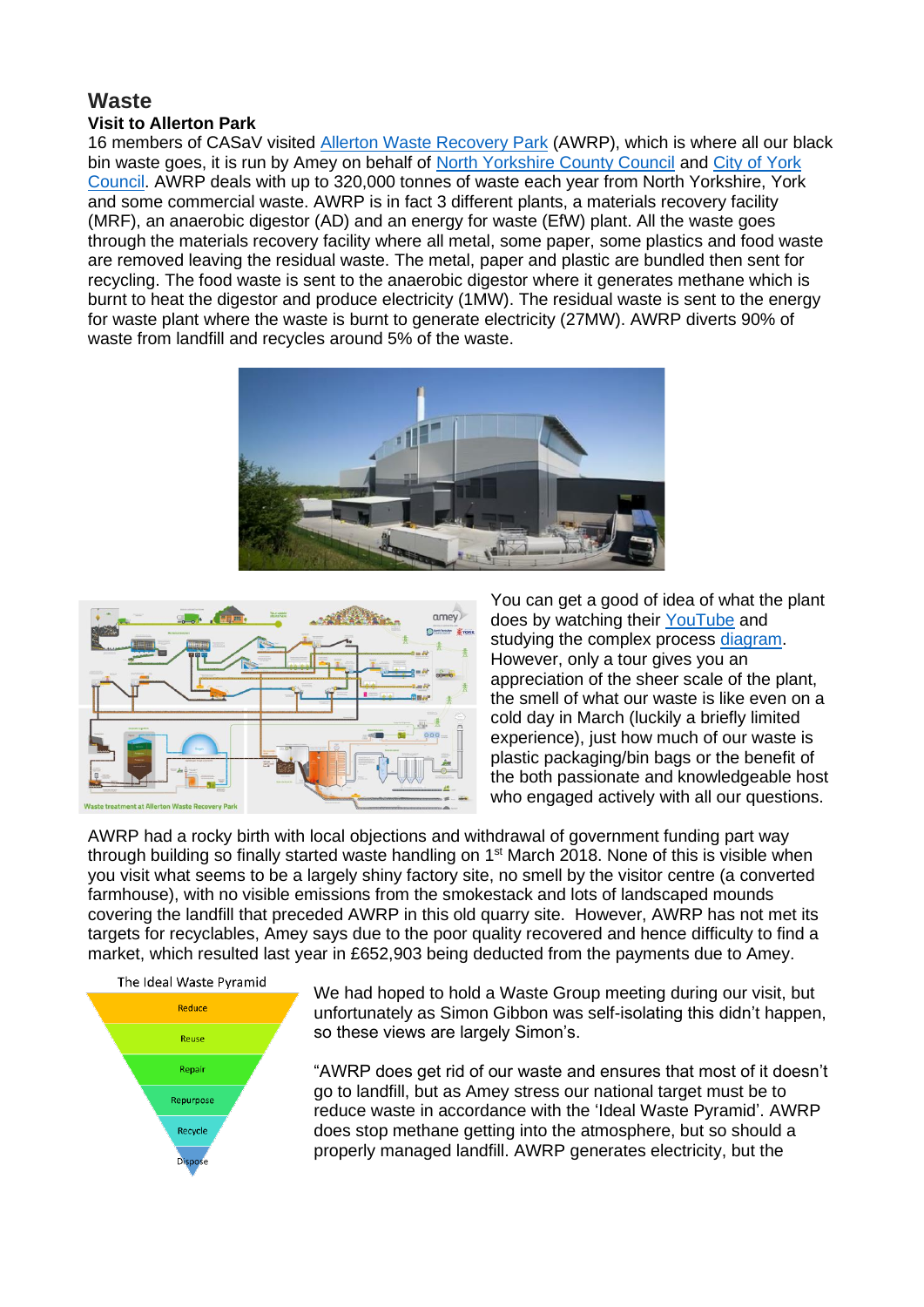carbon footprint is relatively high and 27MW is only  $1/100<sup>th</sup>$  of a typical power station, so the contribution is equivalent to about the same annual energy output of solar panels that could be fitted on the site.

Personally, my visit to Allerton Waste Recovery Park strongly reinforced my belief that we must start doing things differently if we want to get different answers, not just using sticking plasters like AWRP to business as usual. Rather than an 'Ideal Waste Pyramid' where dispose is minimal compared to reduction, AWRP made me think we have a 'Waste Thingy' where disposal enables our economic growth meaning reduction is currently minimal.

I do wonder what the next generation will think of us, will they see us as irresponsible just like we see people from the 1960's. In the 60's I threw waste "away" and "away" was mainly a hole in the ground, now "away" is recycling and AWRP so a lot of carbon dioxide, a bit of digestion, some extra recycling, some aggregate and a smaller hole in the ground. For climate change, nature and our environment we need to move rapidly to a truly [circular economy,](https://ellenmacarthurfoundation.org/topics/circular-economy-introduction/overview) from 'Our Waste Thingy' to the 'Ideal Waste Pyramid'.

Unfortunately we can't visit a recycling plant in the same way, but the Waste Group plans to ask Tracey Flint from Hambleton to come back after [her 2019 presentation on the whole waste cycle,](https://climateactionstokesleyandvillages.org/waste/) to tell us more about the recycling side and explain how new regulations will bring about long needed improvements in our waste. These changes will result in change in the waste composition going to plants such as AWRP, which a [recent study](https://www.letsrecycle.com/news/energy-from-waste-could-become-worse-than-landfill/) says will make such plants worse than landfill. Meanwhile we are continuing working to reduce waste through [Repair](https://climateactionstokesleyandvillages.org/waste/stokesley-and-villages-repair-cafe/) Cafés and looking at other ways such as [Give or Take events.](https://www.kirkbymoorside.info/give-or-take-day-returns/)"

## **Refill Stokesley and Villages**

Now that cafes and other venues have opened up again after the various lockdowns, the group has re-committed to embedding the [Refill](https://www.refill.org.uk/) campaign within the community. The Refill scheme highlights where people can have a water bottle refilled. We have agreed to raise awareness of and increase the amount of local businesses signed to the [Refill app](https://www.refill.org.uk/) to help address the current problem of plastic bottle waste left over from visiting walkers and cyclists to this area.

Anne Mannix has offered to co-ordinate the scheme. If you are interested in helping her approach businesses please [get in touch](mailto:aemannix@aol.com) with Anne.

### **Stokesley and Villages Repair Café**

CASaV wants to not only increase recycling but also reduce waste in 2022, we have signed up to the international [Repair Café](https://www.repaircafe.org/en/) organisation and we held our first [Stokesley and Villages Repair Café](https://climateactionstokesleyandvillages.org/waste/stokesley-and-villages-repair-cafe/) in Swainby Village Hall on Saturday 26<sup>th</sup> March.

More than 30 items were brought in for repair with over 70% going away fixed. We received some great feedback too "*An excellent idea, well organised, very helpful team, added extra - it bought the community together. I learned a bit about wiring :-)*".

The idea of a Repair Café is not just that things are repaired for, but that you sit/work with a confident experienced repairer while your item is being repaired. So, while many people came in just wanting their things fixing, most of them appreciated the benefits of being there during the repair, while it does mean you wait a little longer.